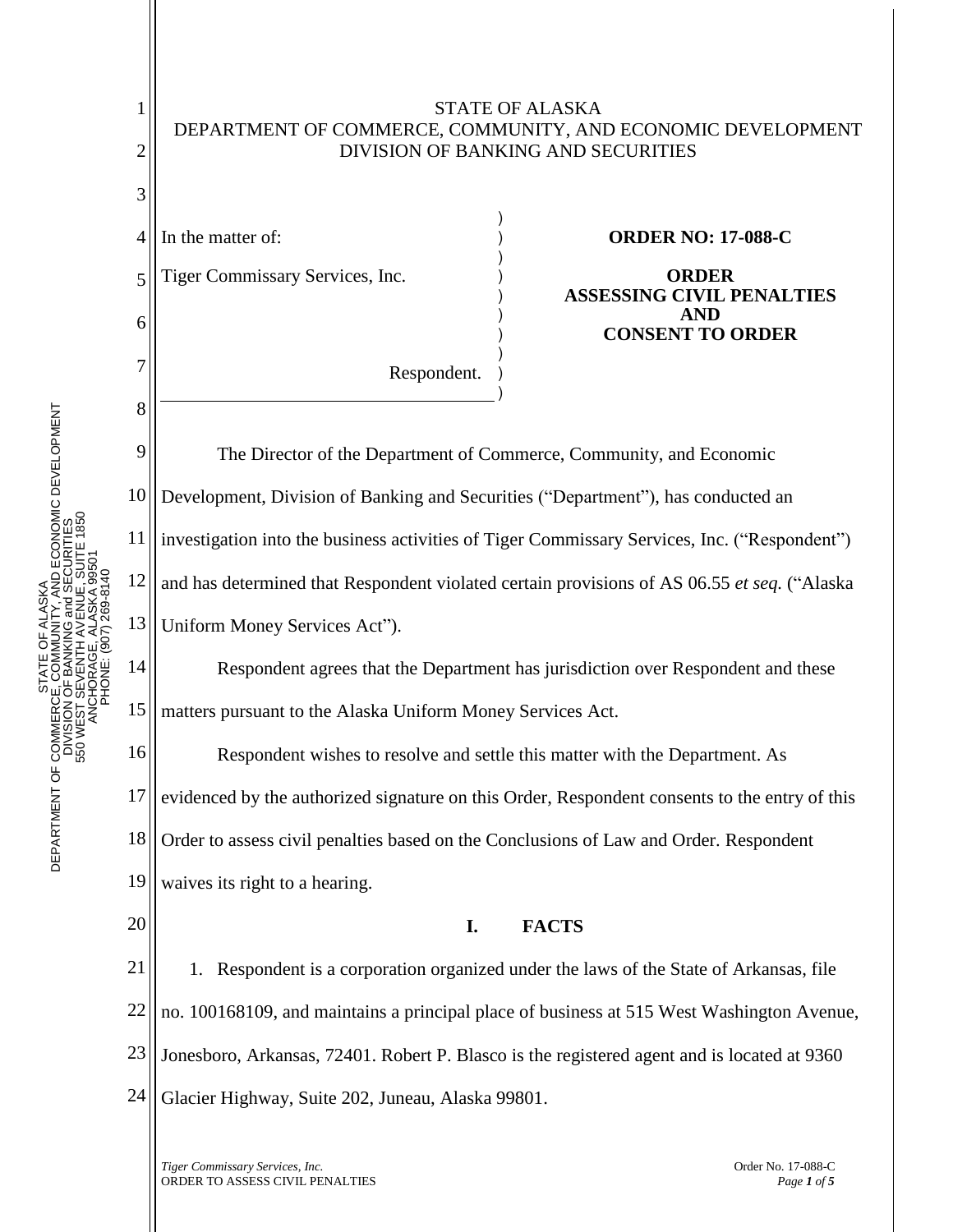1 2 3 2. From 2015 to 2016, Respondent provided money transmission services for a fee to Alaska customers by facilitating electronic transfers of funds through the internet to inmates in local jails for commissary purchases.

3. On May 1, 2017, Respondent provided a list of Alaska customers for 2015 and 2016.

5 6 4. Respondent conducted 102 transactions totaling \$4343.00, and received fees totaling \$434.30

7 8 5. Respondent has never had a physical location in Alaska and operates solely over the internet.

9 10 6. Respondent has never been licensed or filed an application for a money transmission license in Alaska.

7. Respondent discontinued service in Alaska in October 2016.

12 13 8. On October 26, 2016, Respondent voluntarily notified the Department of its money transmission activity.

14 15 9. Respondent has cooperated with the Department in the Department's investigation into this matter.

16 17 10. Respondent must submit an application and be approved for a money transmitter license in order to do business in Alaska.

18

11

4

## **II. CONCLUSIONS OF LAW**

19 20 1. From 2015 to 2016, Respondent engaged in "money transmission" in Alaska as defined in AS 06.55.990(15).

21 2. From 2015 to 2016, Respondent violated AS 06.55.101(a) by engaging in money

22 transmission in Alaska without a money transmission license.

23 3. Pursuant to AS 06.55.605, Respondent is subject to a civil penalty because it violated

24 AS 06.55.101(a). The Department may assess a civil penalty against a person who commits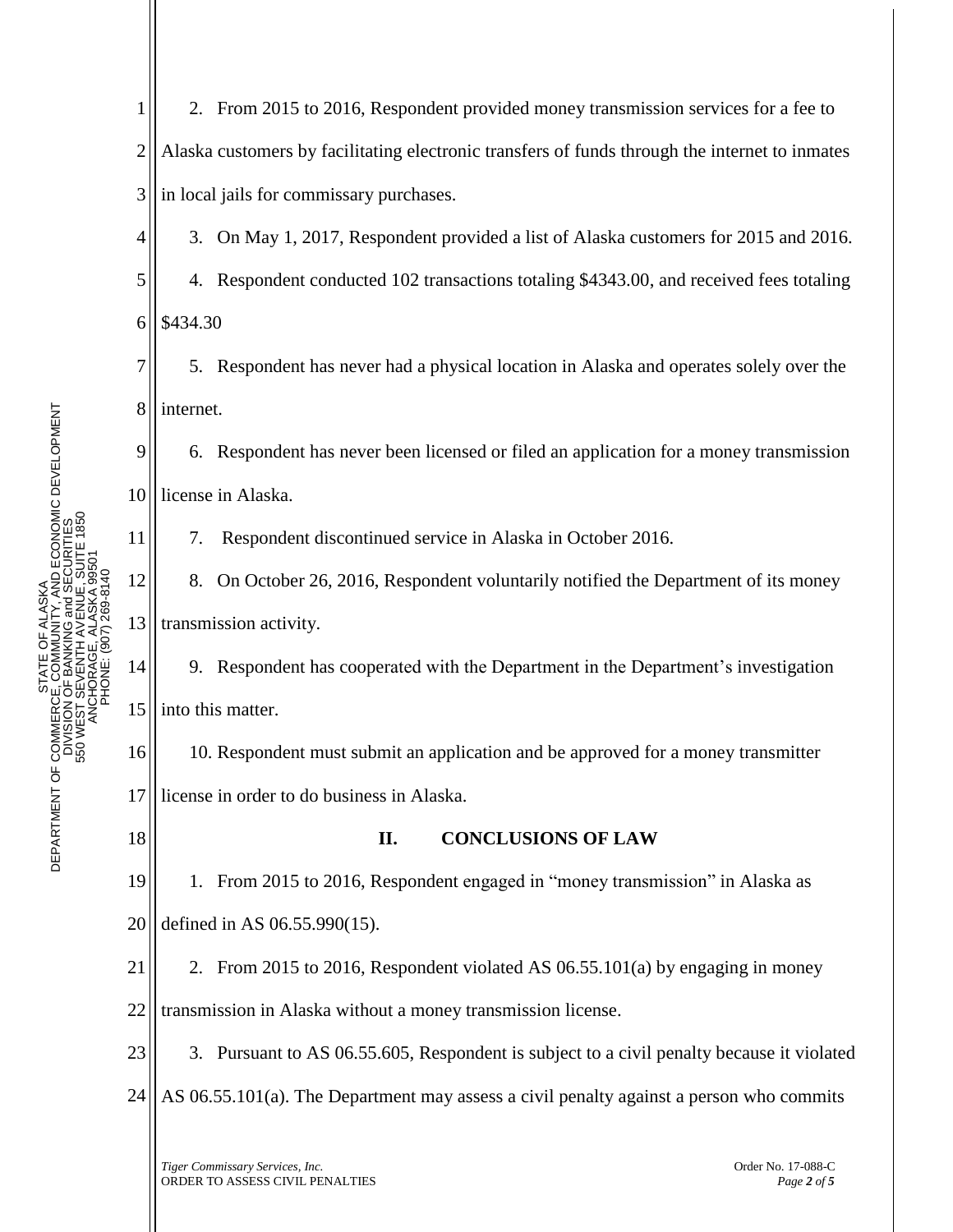E OF ALASKA<br>MMUNITY, AND ECONOMIC DEVELOPMENT<br>NKING and SECURITIES<br>JTH AVENUE, SUITE 1850<br>GE, ALASKA 99501 DEPARTMENT OF COMMERCE, COMMUNITY, AND ECONOMIC DEVELOPMENT 550 WEST SEVENTH AVENUE, SUITE 1850 DIVISION OF BANKING and SECURITIES ANCHORAGE, ALASKA 99501 PHONE: (907) 269-8140 STATE OF ALASKA STATE<br>COMM<br>I OF BANK **N3S** DEPARTMENT OF COMMERCI<br>DIVISION<br>550 WEST S

1

2 3 4 5 6 7 8 9 10 11 12 13 14 15 16 17 18 19 20 21 22 23 24 outstanding. 4. Pursuant to AS 06.55.407(b), this Order is a public document because the Department determined that the release of information is reasonably necessary for the protection of the public and in the interests of justice. **III. ORDER** Pursuant to AS 06.55.604, it is hereby ORDERED: 1. Respondent shall pay a civil penalty in the amount of seven thousand five hundred dollars (\$7,500.00), plus six hundred dollars (\$600.00) to reimburse the Department for the costs of its investigation, for a total amount of eight thousand one hundred dollars (\$8,100.00). 2. This Order is a publicly disclosable document. **IT IS SO ORDERED.** Mike Navarre, Commissioner Department of Commerce, Community, and Economic Development  $\frac{6}{4/2018}$   $\frac{6}{4/2018}$ Date Patrice Walsh, Acting Director Division of Banking and Securities  $6/4/2018$  /s/ Patrice Walsh

this violation in an amount not to exceed \$1,000 each day for each day the violation is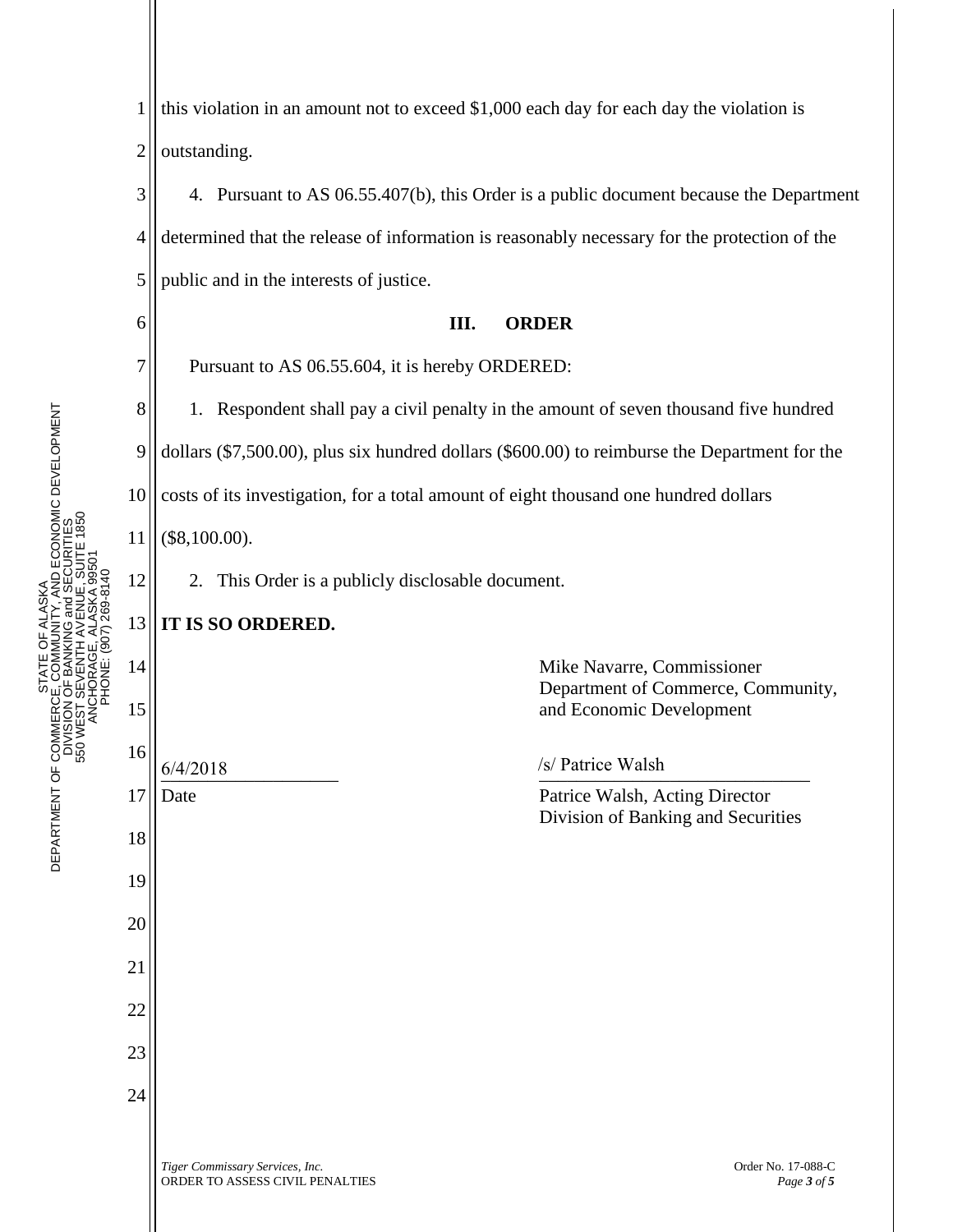|                                                                                           | $\mathbf 1$    | <b>Consent to Entry of Order</b>                                                             |
|-------------------------------------------------------------------------------------------|----------------|----------------------------------------------------------------------------------------------|
| 330 WEB I SEVENTITA VENCE, SONTE TIBO<br>ANCHORAGE, ALASKA 99501<br>PHONE: (907) 269-8140 | $\mathbf{2}$   | Pamella Neill, President, as authorized representative of Tiger Commissary Services,         |
|                                                                                           | 3              | Inc. ("Respondent"), acknowledges that he has read the foregoing Order and that he knows     |
|                                                                                           | $\overline{4}$ | and fully understands the Order contents; that Respondent has been represented by counsel in |
|                                                                                           | 5              | this matter; that Respondent acknowledges violation of the Alaska Uniform Money Services     |
|                                                                                           | 6              | Act; that Respondent voluntarily and without any force or duress, consents to the entry of   |
|                                                                                           | 7              | this Order, expressly waiving its right to a hearing in this matter; that Respondent         |
|                                                                                           | 8              | understands that the Department reserves the right to take further actions to enforce this   |
|                                                                                           | 9              | Order or to take appropriate action upon discovery of other violations of the Alaska Uniform |
|                                                                                           | 10             | Money Services Act, and that Respondent will fully comply with the terms and conditions      |
|                                                                                           | 11             | stated herein.                                                                               |
|                                                                                           | 12             |                                                                                              |
|                                                                                           | 13             | $\frac{1}{2}$                                                                                |
|                                                                                           | 14             |                                                                                              |
|                                                                                           | 15             |                                                                                              |
|                                                                                           | 16             | $\frac{1}{2}$                                                                                |
|                                                                                           | 17             |                                                                                              |
|                                                                                           | 18             |                                                                                              |
|                                                                                           | 19             |                                                                                              |
|                                                                                           | 20             |                                                                                              |
|                                                                                           | 21             |                                                                                              |
|                                                                                           | 22             |                                                                                              |
|                                                                                           | 23             |                                                                                              |
|                                                                                           | 24             |                                                                                              |
|                                                                                           |                | Tiger Commissary Services, Inc.<br>Order No. 17-088-C                                        |